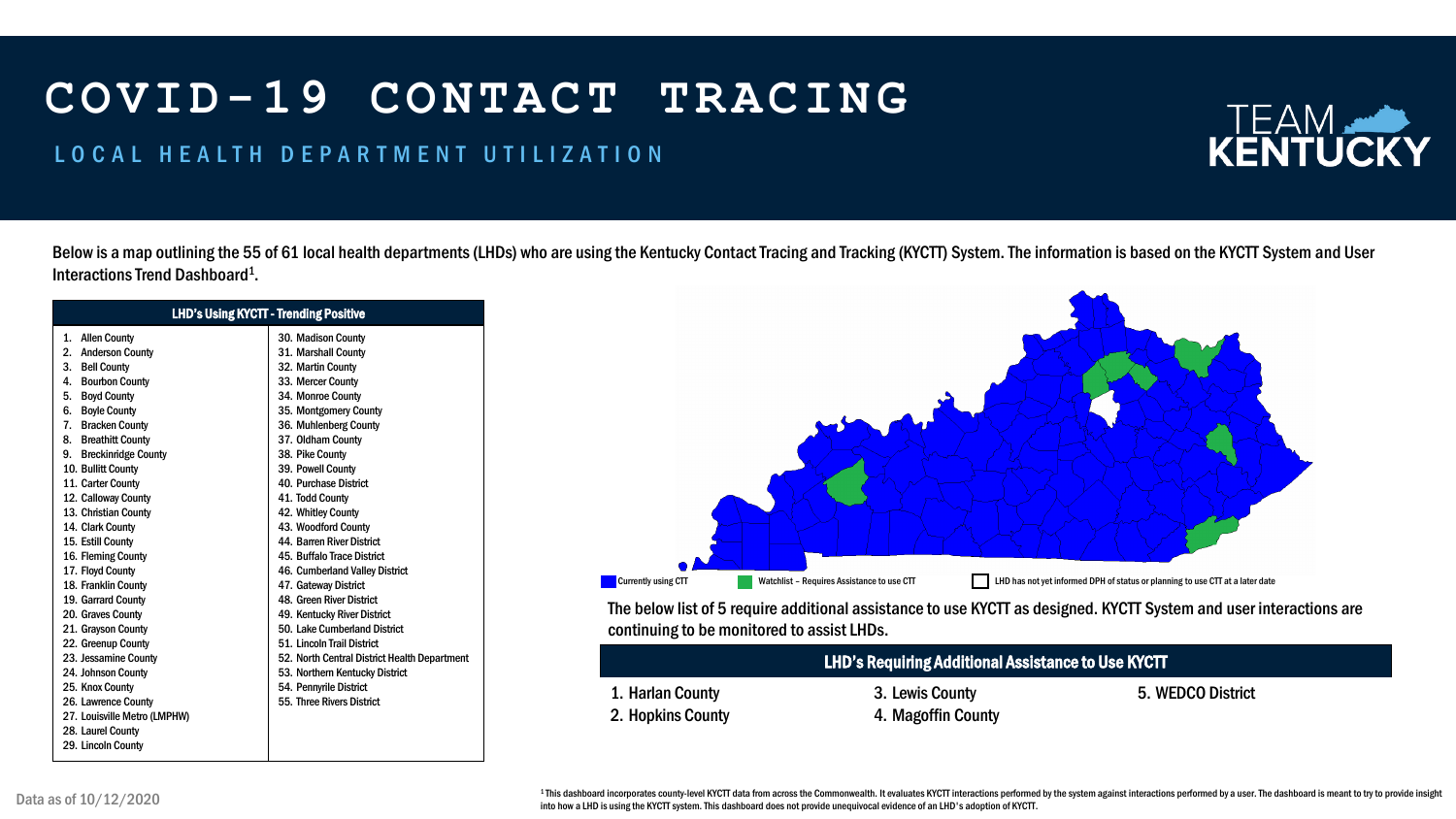### **COVID-19 CONTACT TRACING** C A S E M E T R I C S

Since the KYCTT System went live in May 2020, KDPH and LHDs have used the system to



### 34,115+

Initial Case Investigations In Progress/Completed

### 50,471+ Patient Contact Settings Created

27,328+ Active Patient Contacts Created

### 59,940+ Case

Follow-Ups In Progress/Completed

## **TEAM WE**<br>KENTUCKY

Investigate and identify COVID-19 patients to asses risk, monitor symptoms, and track potential contacts



Contact potential contacts to notify of potential exposure and assess risk



Follow-up with patients and contacts to help track symptoms and provide support to safely quarantine or isolate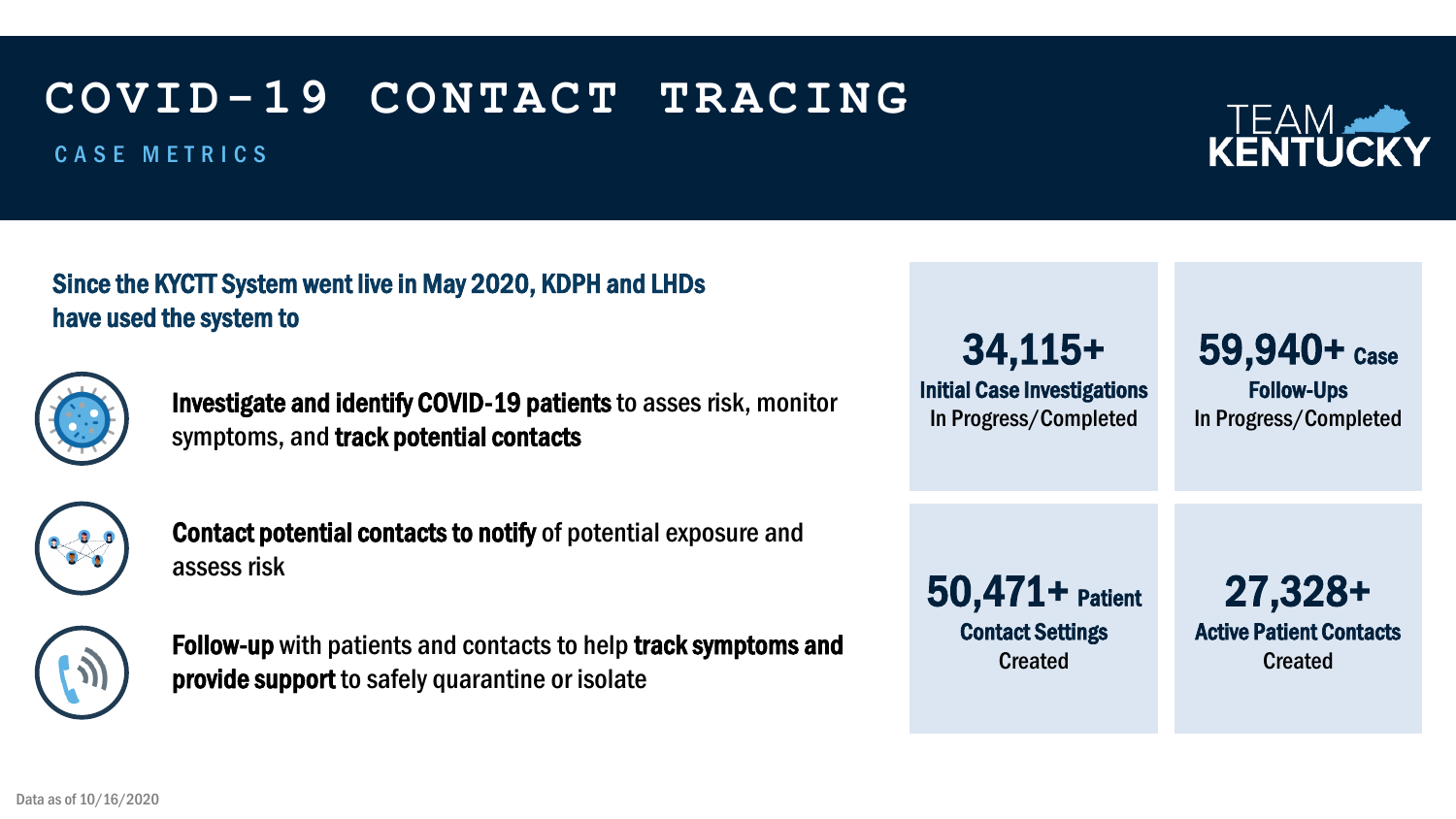#### C TI C A L L F U N C T I O N A L I T Y

| The CTI Call Solution functionality provides the following features to<br><b>LHD staff:</b>                                       | 1800<br>1600<br>1400<br>1200      |     |
|-----------------------------------------------------------------------------------------------------------------------------------|-----------------------------------|-----|
| Establishes a single KYCTT phone number to be used by Kentuckians<br>$\checkmark$                                                 | 1000<br>800                       |     |
| Helps local health departments manage call volume, surges, scam calls,<br>and data tracking                                       | 600<br>400<br>200<br>$\mathbf{0}$ | 202 |
| Enables users to initiate and receive all outbound calls and inbound calls<br>within the KYCTT System, without using a cell phone |                                   |     |
| Initiates outbound calls by simply clicking the patient/patient contact's<br>phone number                                         | 8000<br>7000                      |     |
| Allows local health department supervisors to customize dashboards to<br>$\checkmark$<br>monitor call effectiveness               | 6000<br>5000<br>4000              |     |
|                                                                                                                                   | 3000<br>2000<br>1000              | 910 |
|                                                                                                                                   | $\mathbf{0}$                      |     |

## TEAM

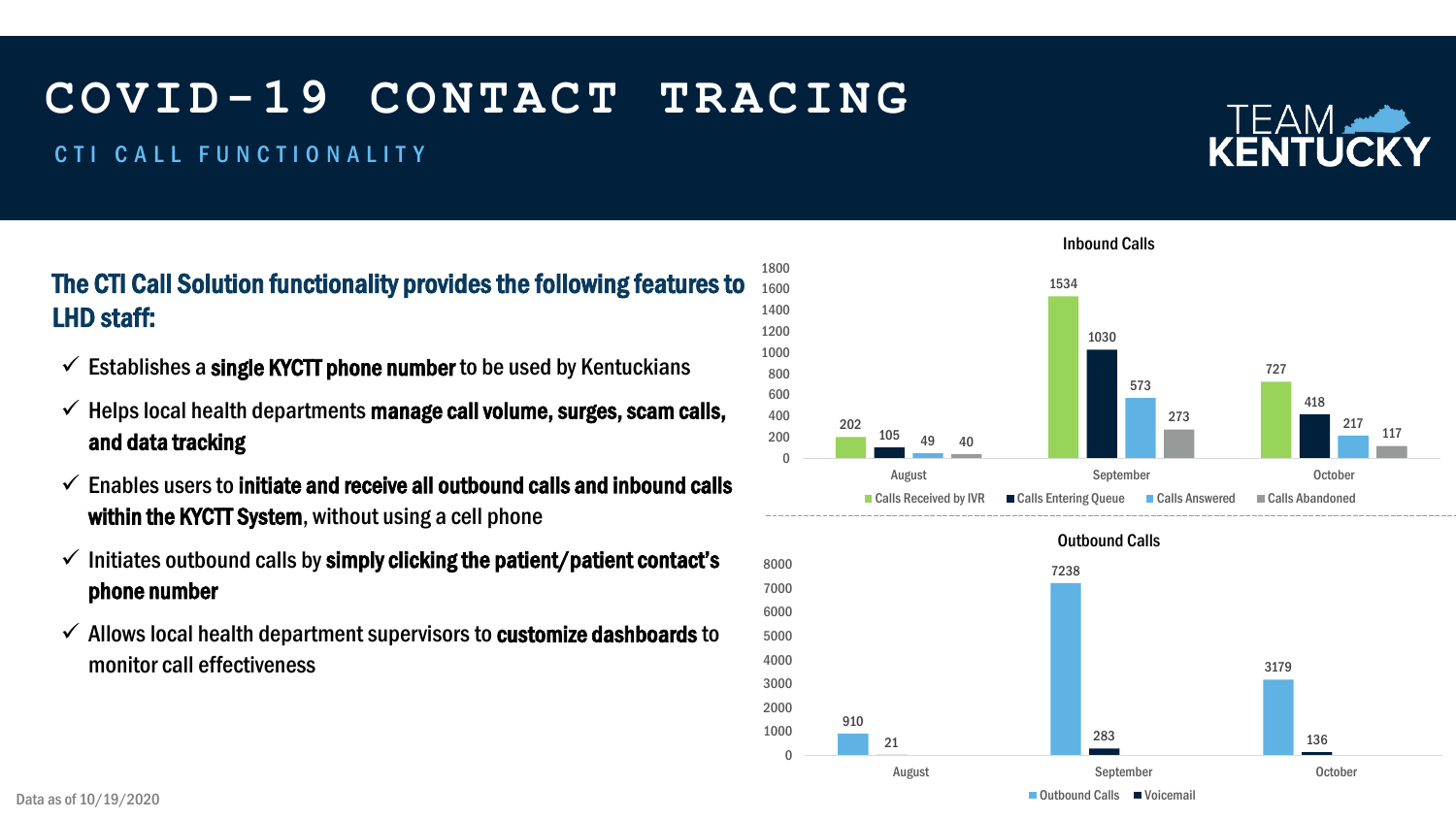T R A I N I N G A N D C O M M U N I C A T I O N S

Created contact tracing materials available for download in English, Spanish, Burmese, Somali, and Chinese on kycovid19.ky.gov



Established an open line of communication with local health departments through the creation of the KYCTT Change Agent Network and the distribution of a weekly Local Health Department Newsletter to communicate important updates, release notes, and materials to distribute



 $\{\bigcirc\}$  Virtual Site Support provides small, open group discussions where LHDs can ask direct questions about the KYCTT System



Continued to develop social media materials for Governor Beshear and administration, garnering 50K+ interactions

Attendees across all live interactive virtual trainings

750+

Total number of live interactive virtual trainings



"Pre-read and post-read" materials posted and sent before and after every training to enhance virtual training experience

All local health departments and all counties have been represented in the live interactive virtual trainings

Active Office Hours are available for LHDs to provide more direct support about KYCTT reporting/dashboards and CTI call functionality

#### Virtual Hands-On Training

Local health departments participated in live interactive virtual trainings to acclimate and effectively navigate the KYCTT System, utilizing the latest technology updates each week

#### Ongoing Support



#### Strategic Communications

Hours of successful live interactive virtual trainings



Efforts continue to focus on informing, promoting, and streamlining COVID-19 and contact tracing communications

# **TEAM WENTUCKY**